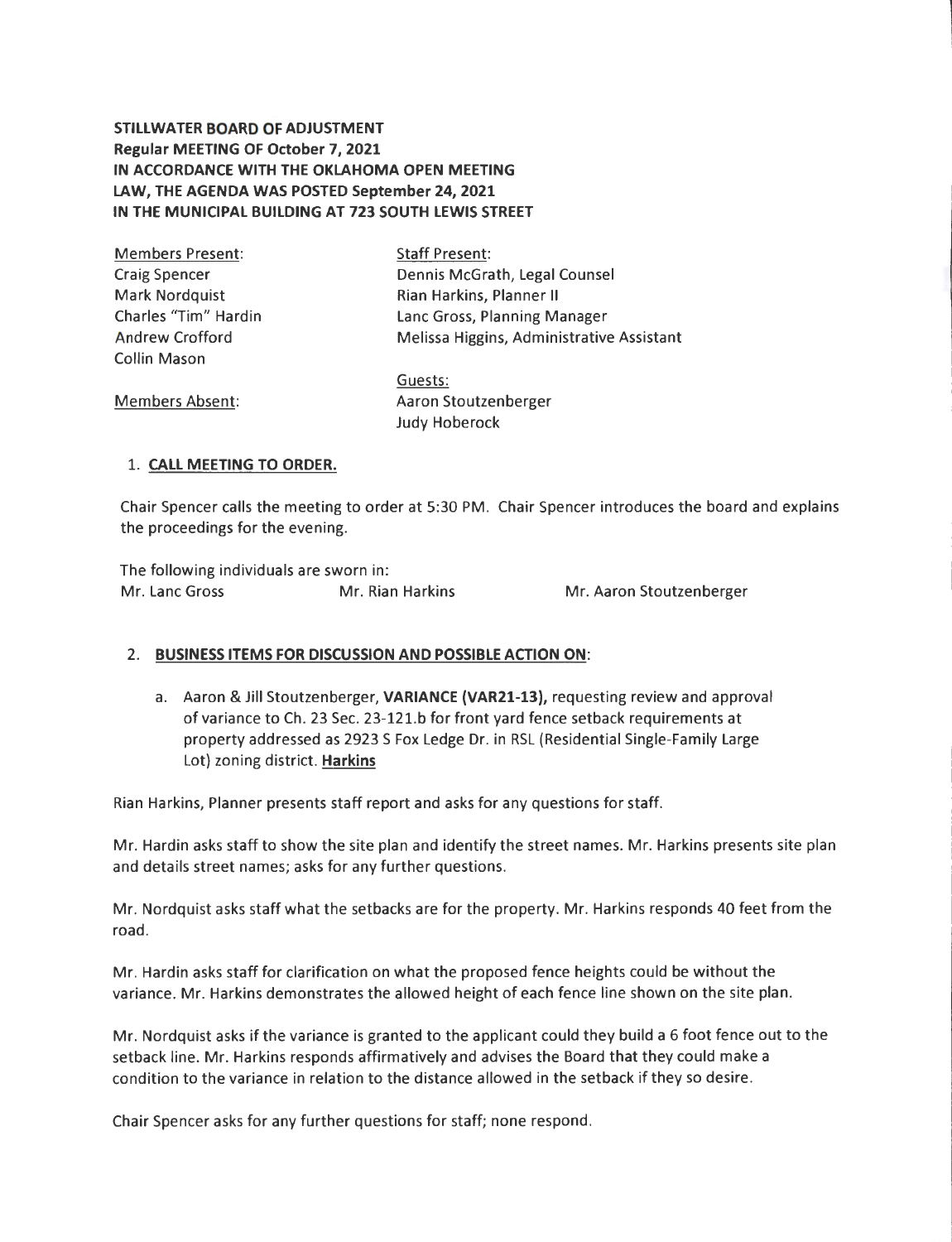------ J

Chair Spencer opens public meeting. Chair Spencer asks if there is anyone wishing to speak in favor of this item.

Mr. Aaron Stoutzenberger, 2923 S Fox Ledge Dr., Stillwater, OK 74074, comes to speak on the following:

- The applicant.
- Intends to build the fence as presented on the site plan
- Details how application meets required criteria .
- Here to answer any questions for the Board.

Vice-Chair Nordquist expresses initial concern of applicant constructing a six foot fence out to the setback line. Rian advises that the Board can utilize the site plan as a condition to their approval.

Chair Spencer asks the applicant to clarify what they deem the hardship to be. Mr. Stoutzenberger responds that keeping animals contained and maintaining privacy for the property owner is what they have deemed the hardship.

Chair Spencer asks for any further questions of the applicant; none respond .

Ms. Judy Hoberock, 58 Yellow Brick Dr., Stillwater, OK 74074 comes to speak on the following:

• Asks for clarification on the intended locations and heights of the proposed fence.

Mr. Stoutzenberger clarifies the plan details as shown on the site plan. Ms. Hoberock states she has no further questions.

Chair Spencer asks if there is anyone else wishing to speak in favor of the item; none respond . Chair Spencer asks if there is anyone wishing to speak in opposition of the item; none respond. Chair Spencer closes the public hearing and asks for staff alternatives.

Mr. Harkins presents staff alternatives and asks if there are any questions for staff; none respond .

Chair Spencer thanks staff and opens Board discussion.

Vice-Chair Nordquist states he was initially resistant but the site plan presented cleared up his intersection concerns.

Chair Spencer states he's unsure on hardship criteria; Mr. Crofford responds that the request seems more for desire of privacy as opposed to containment on animals and does not understand why the applicant could not just tether the dogs to a tree for containment.

Chair Spencer states that the hardship criteria is a weakness for this application; Mr. Crofford responds that the opposition letter the Board received doesn't really hold much weight since the intersection concern has been cleared up but doesn't see how it completely meets the hardship criteria.

Mr. Harkins interjects that staff did receive notice from the HOA for this neighborhood and they stated that as long as the fence didn't impede the sight triangle of the intersection they had no objections.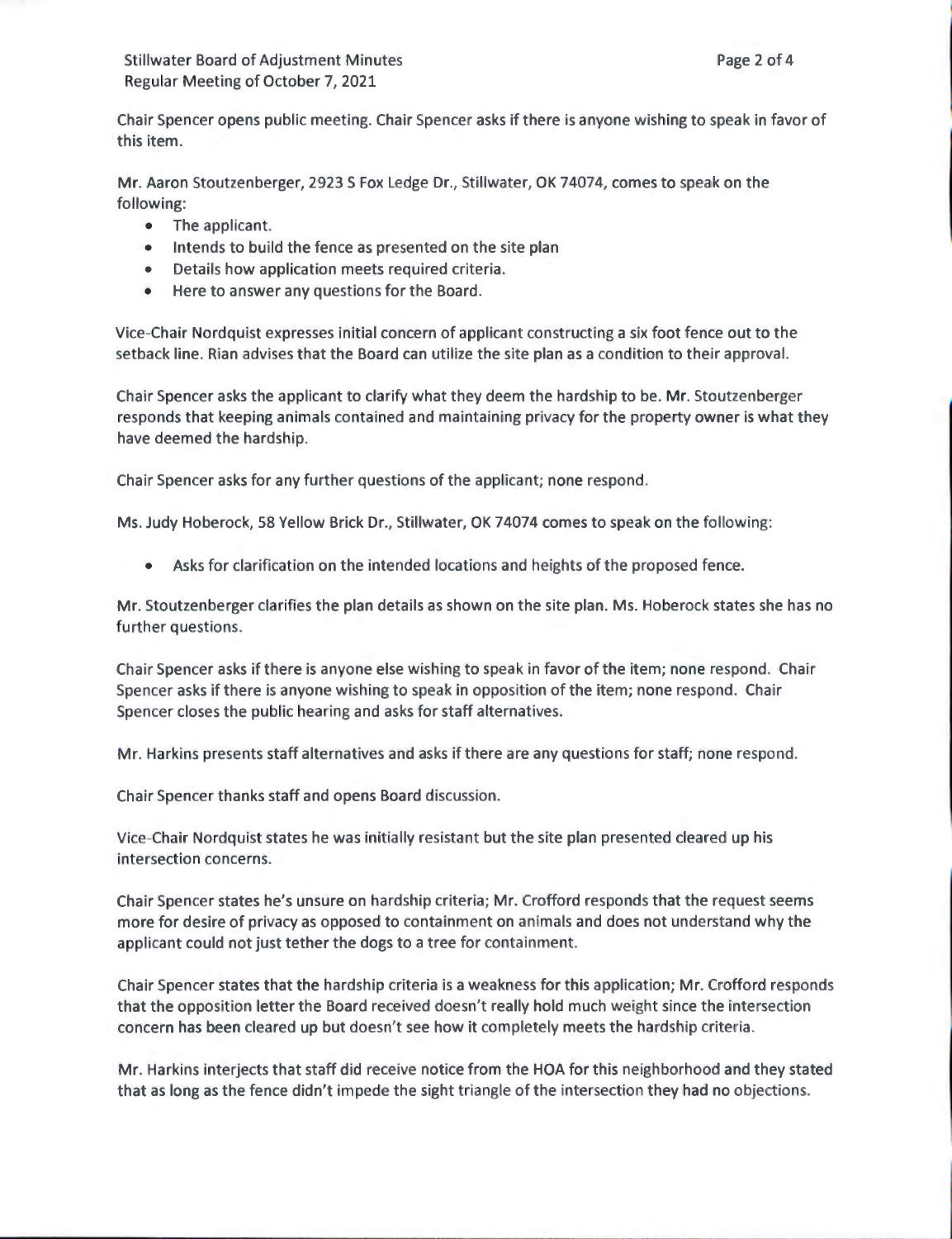Stillwater Board of Adjustment Minutes Regular Meeting of October 7, 2021

Chair Spencer states that he believes the Board can get to a yes for this application but reiterates that the hardship criteria is the weak point. Mr. Hardin responds that he is okay with the hardship criteria since it is a strange shaped lot, the house positioning is unique, and there are several trees on the lot where it would be very difficult to control dogs on that lot.

Mr. Mason states that another consideration would be with the wildlife in the area as simply tethering a dog would not provide the protection from injury that a fence could provide. Mr. Crofford responds that he understands how that should be considered in giving the applicant peace of mind in protecting their pets from harm.

Chair Spencer asks for any further discussion or a motion to be made.

Mr. Hardin motions to approve the variance having met the four criteria contingent on the fence installation conforming to the site plan provided by the applicant as presented in staff presentation.

### **Mr. Hardin moved, Mr. Crofford seconded to approve the variance request.**

| Roll Call: | Spencer | <b>Nordquist</b>  | Hardin              | Crofford       | Mason |
|------------|---------|-------------------|---------------------|----------------|-------|
| ---------- | Yes     | ----------<br>Yes | ____<br>Yes<br>---- | Yes<br>------- | Yes   |

Time: 24 Minutes

b. Wes & Toni Ray, **VARIANCE (VAR21-14),** requesting review and approval of variance to Ch. 23 Sec. 23-137.d.2.a & b for front and side yard fence setback requirements in RSS w/ WW Overlay (Residential Single-Family Small Lot with Westwood Overlay) zoning district. **Harkins** 

Rian Harkins, Planner presents staff report and asks for any questions for staff.

Mr. Hardin asks if the applicant had simply repaired the fence would it be in violation. Mr. Harkins responds no.

Chair Spencer asks for any further questions for staff; none respond.

Chair Spencer opens public meeting. Chair Spencer asks if there is anyone else wishing to speak in favor of the item; none respond. Chair Spencer asks if there is anyone wishing to speak in opposition of the item; none respond. Chair Spencer closes the public hearing and asks for staff alternatives.

Mr. Harkins presents staff alternatives to the Board and asks if there are any questions for staff; none respond.

Chair Spencer thanks staff and opens Board discussion.

Mr. Hardin states that a repair of the original fence would have been worse than the complete replacement the applicant installed.

Chair Spencer states that the applicant seems to have addressed the four criteria in detail; asks for any further discussion or a motion.